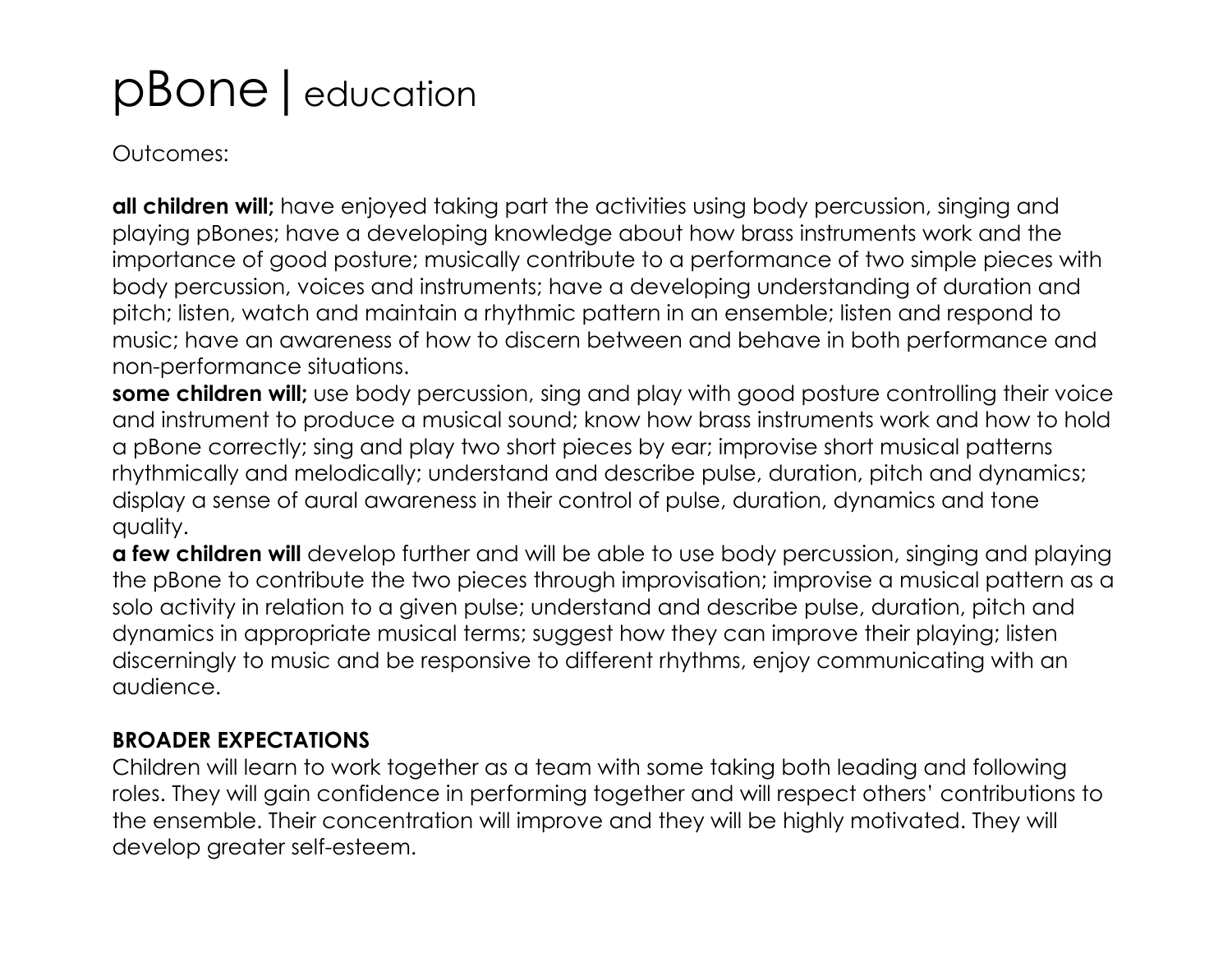## pBone | education

| Week            |                                                                                                                                                  | $\overline{2}$                                                                                                            | $\mathbf{3}$                                                                                                                                                                                | $\overline{\mathbf{4}}$                                                                                                                                  | $5\overline{)}$                                                                                                                         | $\boldsymbol{6}$                                                                                                                                                 | $\overline{7}$                                                                                                                                                                                                        | 8                                                                                                                                                                              | 9                                                                                                                  | 10           |
|-----------------|--------------------------------------------------------------------------------------------------------------------------------------------------|---------------------------------------------------------------------------------------------------------------------------|---------------------------------------------------------------------------------------------------------------------------------------------------------------------------------------------|----------------------------------------------------------------------------------------------------------------------------------------------------------|-----------------------------------------------------------------------------------------------------------------------------------------|------------------------------------------------------------------------------------------------------------------------------------------------------------------|-----------------------------------------------------------------------------------------------------------------------------------------------------------------------------------------------------------------------|--------------------------------------------------------------------------------------------------------------------------------------------------------------------------------|--------------------------------------------------------------------------------------------------------------------|--------------|
| Body/percussion | •Establishing a<br>concept of the<br>beat or musical<br>pulse.<br>•Brain gym style<br>warm up<br>exercises for<br>coordination<br>•Ready posture | •Continue with<br>wk 1<br>• Add: Call and<br>response<br>•Clapping<br>posture                                             | •Add more<br>complexity and<br>depth to work so<br>far<br>•Teach exercise<br>to prepare<br>rhythmic basis for<br>Kumala Vista                                                               | ·Maintain<br>developing work<br>·Introduce<br>simple<br>improvisation to<br>call and<br>response.<br>•Call and<br>response keyed<br>into Kumala<br>Vista | ·Quick warm-<br>up/attention<br>grabber<br>•Group and<br>individual<br>improvisations<br>•Kumala Vista<br>patterns                      | ·Quick warm-<br>up/attention<br>grabber<br>•Group and<br>individual<br>improvisations<br>•Kumala Vista<br>patterns                                               | ·Quick warm-<br>up/attention<br>grabber<br>•Group and<br>individual<br>improvisations<br>•Kumala Vista<br>patterns                                                                                                    | ·Quick warm-<br>up/attention<br>grabber<br>•Group and<br>individual<br>improvisations<br>•Kumala Vista<br>patterns                                                             | ·Quick warm-<br>up/attention<br>grabber<br>•Group and<br>individual<br>improvisations<br>•Kumala Vista<br>patterns | performances |
| Singing         | •Simple calls<br>•Ready posture<br>•Singing posture<br>•Breathing warm-<br><b>up</b>                                                             | •Deepen<br>confidence in<br>calls/add kinetic<br>work<br>•Finding the<br>voice exercises                                  | •Continue calls<br>•Extend finding<br>the voice with<br>body percussion<br>into simple<br>compositions<br>•Begin High<br>medium low<br>work to match<br>$1st$ , $2nd$ and third<br>partials | •Extend existing<br>work<br>•Begin learning<br>Kumala Vista for<br>instrumental<br>work                                                                  | •Kumala Vista for<br>instrumental work<br>•transposing<br>tones in finding<br>voice exercises<br>to key into slide<br>position work     | •Kumala Vista for<br>instrumental<br>work<br>•"Target Song<br>simple" with<br>mouthpieces on<br>chins and slides<br>in correct<br>positions                      | •Kumala Vista for<br>instrumental<br>work<br>•"Target Song<br>simple" with<br>mouthpieces on<br>chins and slides<br>in correct<br>positions<br>•add some<br>vocal improv as<br>in body<br>percussion<br>•second piece | •Kumala Vista for<br>instrumental<br>work<br>•"Target Song<br>simple" with<br>mouthpieces on<br>chins and slides<br>in correct<br>positions<br>•vocal improve<br>•second piece | •Kumala Vista for<br>instrumental work<br>•vocal improve<br>•second piece                                          | performances |
| Instrumental    | ·Inspirational<br>demo<br>• How a brass<br>instrument works<br>•Mouthpiece<br>buzz/posture                                                       | •Getting to grips<br>with pBone<br>·Buzzing<br>exercises match<br>in with finding<br>the voice<br>•posture<br>•First note | .Recap: wk 1 & 2<br>•Add high<br>medium low,<br>linked to voice<br>work                                                                                                                     | •"practice<br>week"<br>•deepen and<br>correct:<br>"breathe, sing,<br>buzz play"<br>•Deepen and<br>correct correct<br>posture                             | •Checking<br>technique<br>•Develop high<br>medium low<br>•Begin keying<br>understanding of<br>high, medium,<br>low into Kumala<br>Vista | •Checking<br>technique<br>•Develop high<br>medium low<br>• Add Kumala<br>Vista slide<br>positions<br>·High, medium,<br>low in Kumala<br>Vista slide<br>positions | ·Instrumental<br>warm up<br>•Rehearse<br>"target song<br>simple"<br>• Add second<br>instrumental<br>piece (we will<br>rock you)                                                                                       | ·Instrumental<br>warm up<br>•Rehearse<br>"target song<br>simple"<br>•Rehearse<br>second piece                                                                                  | ·Instrumental<br>warm up<br>•Rehearse<br>"target song<br>simple"<br>•Rehearse<br>second piece                      | performances |